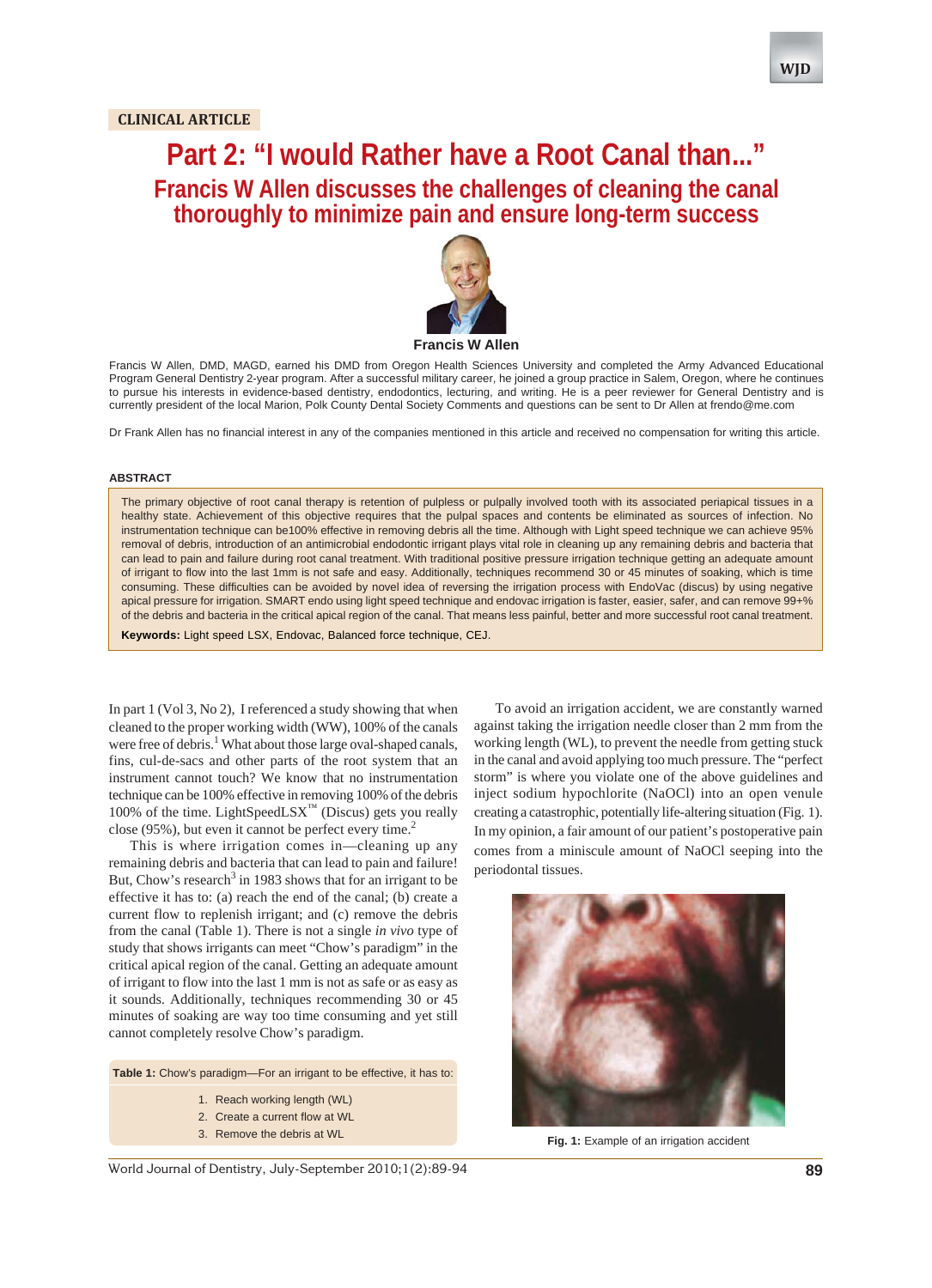#### **Thinking Outside the Box**

Dr John Schoeffel has solved the irrigation dilemma of Chow's paradigm by thinking outside the box and completely reversing the irrigation process with EndoVac® (Discus) (Fig. 2). Instead of pressing on a syringe plunger, dangerously delivering irrigant into the canal short of WL with positive pressure, EndoVac uses negative apical pressure. A cannula is hooked up to your Hi-Vac system and placed into the canal. It pulls irrigant down from a reservoir in the pulp chamber, into the canal and then suctions it out of the canal through the cannula Hi-Vac connection. It is an extremely safe apical "sump pump;" irrigant simply cannot go beyond the end of the cannula, virtually eliminating the risk of an irrigation accident while fulfilling Chow's paradigm.

Once instrumentation is complete and before obturation begins, the larger MacroCannula is first used as far as it will go down the canal (usually about half way) for the purpose of killing bacteria and dissolving the bulk of residual canal debris. The smaller MicroCannula (0.32 mm diameter) is then taken to full WL for the purpose of killing bacteria and dissolving the smaller remnants of any remaining canal debris. Yes, to full WL– because all studies show it is totally safe and effective. This action safely creates a current flow all the way to WL while dissolving and suctioning out the debris and bacteria. Recent research indicates that when EndoVac is coupled with LightSpeedLSX, it results in 99+% debris removal in the canal.<sup>2</sup> To borrow a Discus phrase, that is SMART Endodontics.4

#### **Sucking Out the Bad Stuff and Pain**

In my practice, I take the EndoVac one step further, meaning that I routinely take the MicroCannula beyond the WL and out the end of larger foramen when possible. I do this to suck out purulent exudate, hemorrhage and debris. A great example of that is tooth No. 9 in Figure 3. This patient came in for a traditional emergency pulpectomy to a size #20 file. The canal was necrotic without any exudate. The pain got worse and was referred to me for treatment the next day.



**Fig. 2:** EndoVac safely goes to WL with negative apical pressure acting like a sump pump for the purpose of removing any residual, painful, inflammatory debris



**Fig. 3:** Tooth No. 9. After using EndoVac, the patient said the pain was gone. An extremely appreciated transition from severe to no pain



**Figs 4A and B:** Simplifill apical plug and hotshot backfill gun

I used the LightSpeedLSX technique to determine that the proper WW was of a size #90. The tooth had extensive external resorption allowing the MacroCannula to be taken out the end of the canal. Suctioning of the lesion resulted in purulent and hemorrhagic exudate. I kept this up for about 12 minutes until I was able to dry the canal. Next, the apical canal was obturated with a matching size #90 SimpliFill gutta-percha Apical Plug (Discus) and backfilled with the HotShot Gun (Discus) (Figs 4A and B). When I called that evening, the patient told me "all the pain is gone." An extremely grateful patient appreciated the quick transition from severe pain to no pain! Complete cleaning of the canal resulted in pain reduction and justified oneappointment endodontics.

Another example of this occurred the same week (Fig. 5). A dentist tried to find the canal in tooth No. 13 about 3 years previously, and now the patient shows up as an emergency with severe pain radiating to the top of his head. Using a microscope and ultrasonics, it took me 1 hour to find a necrotic canal 16 mm down the canal (WL of 20 mm). Once the canal was found, a #25 hand file slid to WL without resistance. This is so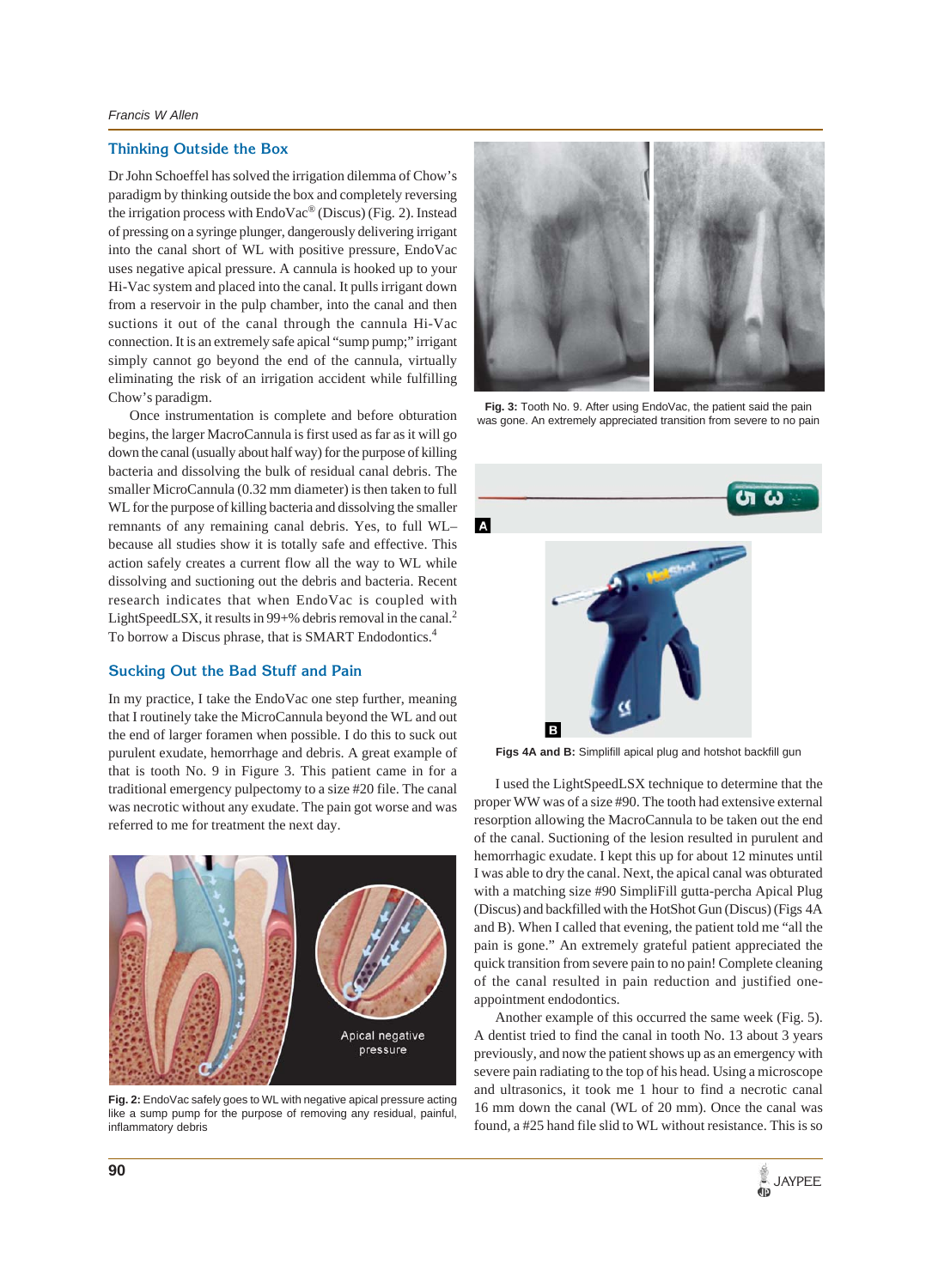



**Fig. 5:** The patient said "wonderful" after rubber dam was removed the severe radiating pain to the top of his head was eliminated upon EndoVac use



**Fig. 6:** After a second pulpectomy, this time with EndoVac, the patient is able to eat and get a good night's sleep

typical. Sclerotic dentin usually forms coronally to apically. Once I worked through the sclerotic dentin, the canal itself was quite large. The canal's WW was determined to be a LightSpeedLSX #80, but the great thing for him was that when I started using the EndoVac, he said "Wonderful!" He felt

immediate elimination of "pressure pain" all the way to the top of his head even under anesthesia. Again, complete removal of debris and bacteria allowed me to eliminate the acute pain and justified one-appointment root canal treatment (RCT).

The third case, in the same week, started as a traditional emergency pulpectomy on tooth No. 30, but the pain got worse (Fig. 6). The patient could not eat or sleep and was referred to me for treatment two days later. These canals were smaller, and I could not get a cannula to the inflamed tissue, so I enlarged the apical constriction just slightly to a size #40 with LightSpeedLSX so that I could extend the MicroCannula out the foramen to decompress the painful lesion. I medicated the canals with calcium hydroxide and called her that evening. She said she was asymptomatic–she could eat and didn't need any pain medications, it felt so much better. She was looking forward to a good night's sleep. She was one happy patient! These cases demonstrate that not only can EndoVac do a great job of killing bacteria and removing debris from within the canal space, but it can also act as a sump pump removing inflammatory periradicular tissue, thereby reducing postoperative pain.

# **The "1-hour" Molar depends on Case Selection and Blind Luck**

"I would rather have a root canal than" – what about negatives such as: it takes too long, it costs too much, and it doesn't always work. Speed (which translates into profit), and patient time in the chair (which translates into patient and doctor comfort) are dependent on how long it takes to establish a good glide path. Once a glide path is established, rotary instrumentation should be completed in minutes. The 1-hour molar depends on case selection and blind luck. When I find all the canals and can make good glide paths in the first 15 minutes, I know I will finish in less than 1 hour. That's how predictable the technique is for me. But, there are cases when it can take me a couple of hours just to finish the access and establish a good glide path to WL. A great example of this is figure 7. I have been using LightSpeed for about 11 years, and I am still amazed how it can accurately measure canal sizes in the apical third. In this case, I was optimistic and scheduled 2 hours because the canals were very sclerotic. I was not able to reach WL in the first 2 hours, so I rescheduled her for another hour and a half. It took another hour just to establish WL with a #6 hand file, and when I finally got to a size #10, it fit amazingly loose in the canal! I was running out of time and started with the LightSpeed technique and believe it or not, the very first LightSpeed to meet any kind of resistance (the minor diameter) was a #25 in the mesials and a #30 in the distal canal. Instrumentation continued with the LightSpeed, working up in sequence until I measured the WW (major diameter) as sizes #40 and #50 for the mesials and distal, respectively. Had I been using tapered instruments, I would have finished instrumentation prematurely because of the binding that I would have been feeling in the coronal, not apical, part of the canal. And that is just how canals are–sclerotic dentin forms coronally to apically, but you still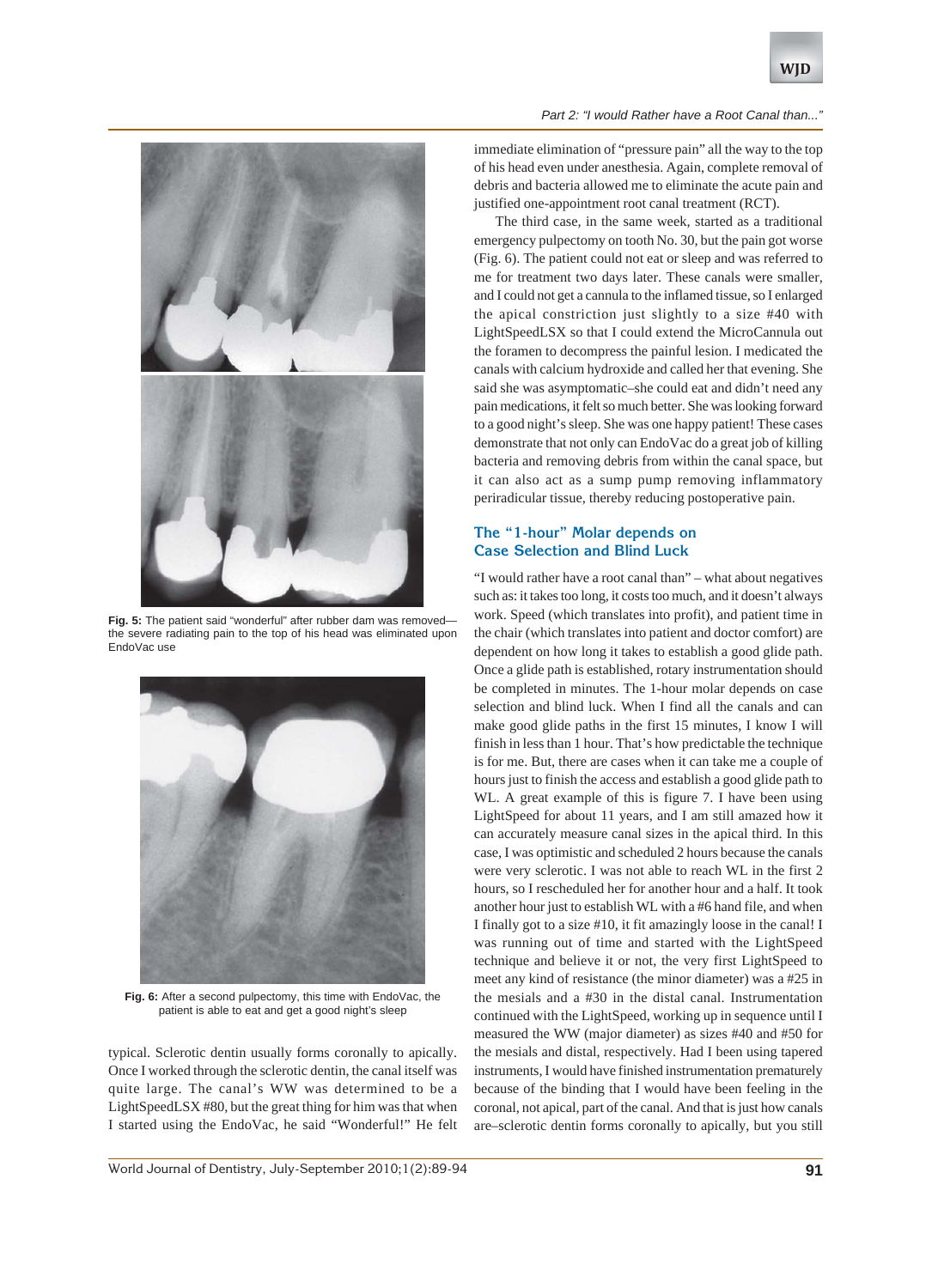

**Fig. 7:** Even though it took 3 hours to establish a glide path with # 10 file, the first LightSpeed to blind in the canal (measuring the minor diameter) were sizes 25 and 30 and the WW (major diameter) were sizes 40 and 50. Once gaining access, getting the canals really clean using a safe, conservative technique and accurately gauging the apical width is the easy part

need to safely clean to the correct WW apically, or you will leave debris behind and increase the risk of postoperative pain and failure down the road.

#### **Working Blind**

The American Association of Endodontists (AAE) has a great chart to assist in case selection that can be found at http:// www.aae.org/dentalpro/CaseAssmtReferral.htm. The more difficult the case, the greater magnification you will need to quickly find and negotiate the canals. One thing commonly overlooked–magnification eats up light! With the additional magnification and light (especially with a microscope), you are better equipped to take advantage of anatomical clues to find and negotiate canals. The cementoenamel junction (CEJ) is a very important landmark. The pulpal floor and canals are normally symmetrical with CEJ. Canal orifices are typically found at the junction of the wall and floor; the floor is darker than the walls (sclerotic dentin is usually lighter, but the floor itself is usually darker than the walls), and fusion lines lead to canal orifices. Figure 8 is a great example of the importance of following the CEJ. After RCT, the patient was referred to me for build-up and a crown. It was about two weeks after RCT, and the tooth was still a bit sensitive. The postoperative radiograph (Fig. 8A) looks good, but take a close look at the distal buccal (DB) canal. Upon opening into the chamber, I noticed hemorrhage and a large pulpal floor perforation filled with gutta-percha in the furca between the mesial buccal (MB) and DB canals (Fig. 8B). The patient elected to have the tooth extracted. I had already started the occlusal reduction before removing the temporary restoration, but you can still see that



Figs 8A to F: Pulp chambers and canals are symmetrical to the CEJ. The dentist followed the occlusal table rather than the CEJ and ended up with a DB perforation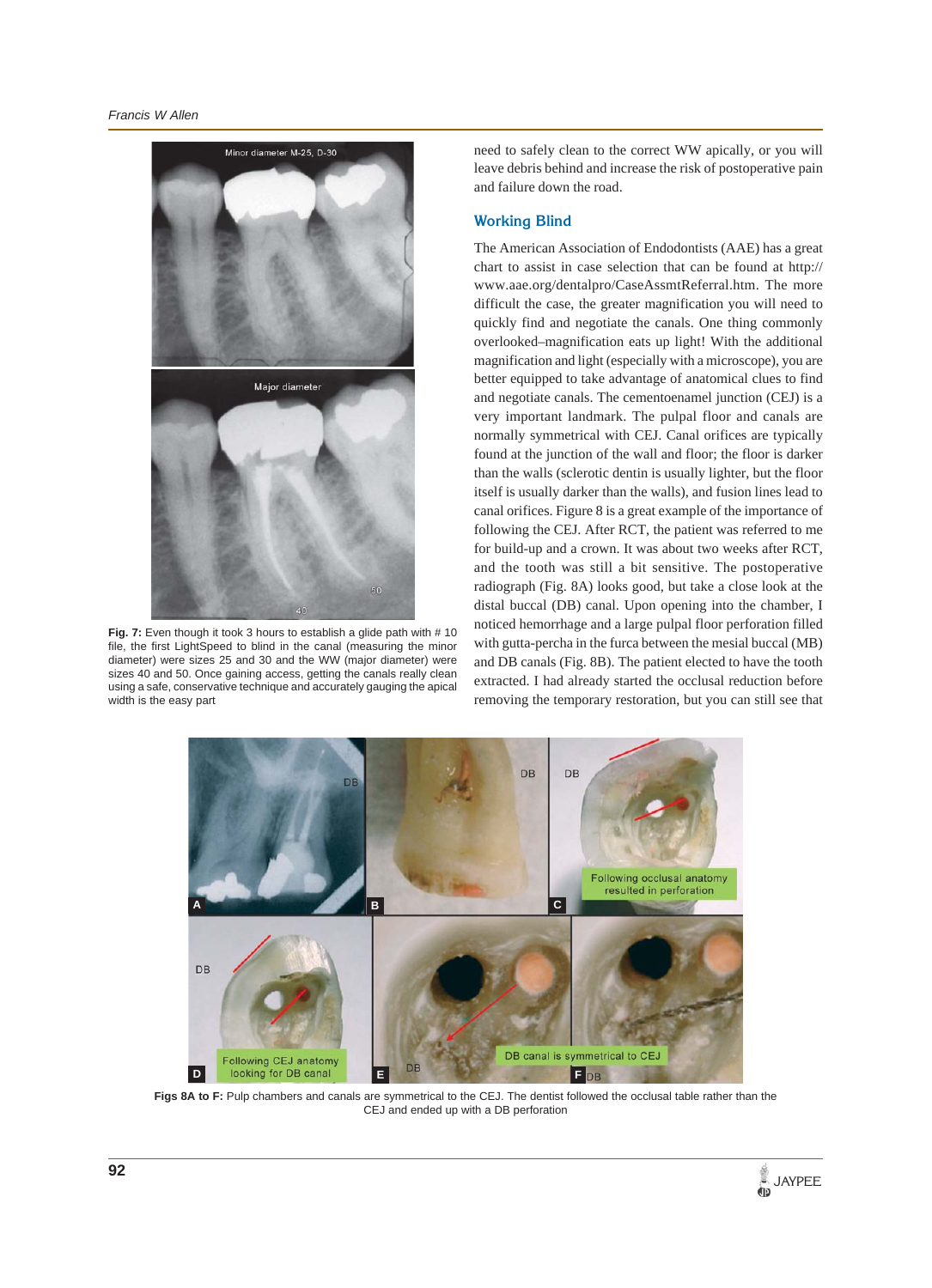#### *Part 2: "I would Rather have a Root Canal than...*

the dentist followed the occlusal plane while looking for the DB canal (red lines) (Fig. 8C). In Figure 8D, I reduced the occlusal table to the CEJ to use as reference to look for the real DB canal. As you can see in Figures 8E and F, the DB canal was indeed symmetrical to CEJ.

By using the AAE case difficulty form and factoring in your experience level, you will be better at deciding when to hold'em and when to fold'em.

## **One-appointment Endo**

Now, what about the one-appointment RCT? One-appointment RCT on vital cases is pretty much accepted by all, but when you have a necrotic stump and especially in an infected canal, one-appointment RCT is highly debated. If you are able to remove all the debris and bacteria in the first visit, it justifies one-appointment RCT.<sup>5</sup> Research indicates that SMART Endodontics can achieve this at a 99+% rate when both LightSpeedLSX and EndoVac are properly used together.<sup>2</sup> For me, one-appointment RCT is now justified with SMART Endodontics. The only time I don't do one-appointment RCT is when it takes way too long to establish the glide path, I cannot dry the canal, or the patient is in just too much pain for an extended appointment.

#### **Tips for Saving Time when Establishing the Glide Path**

Some personal favorites in establishing WL are the balanced force technique, the "C" files (Dentsply), and the M4 handpiece (Sybron Endo). The balanced force technique can be found at http://www.healthmantra.com/rotary/tech.shtml, which also has a link to the original techniques and simplified/modified techniques. When I give presentations, I find that many dentists are unaware of or haven't tried this technique in sclerotic cases and curved canals to establish WL. The general concept is to take a small bite of the canal and then shear off the dentin. It takes a bit of patience and time but definitely will reduce your instrument separation rate while achieving WL in those more difficult cases. This is achieved by advancing the K-type hand



**Fig. 9:** Balanced force technique takes patience and time but helps safely reach WL in sclerotic canals

file until it meets resistance. With continued, light, apical pressure, turn the file clockwise ¼ turn to dig into the dentin. Then with continued apical pressure, turn the file counterclockwise ½ turn. This shears off the dentin just engaged. Depending on the level of sclerosis, it may be performed a couple of times before removing the file to bring up debris and check for damage to the file (Fig. 9). This is where the Lexicon C file<sup>6</sup> (Dentsply/Tulsa Dental) comes in handy. The C file is a bit more expensive, but more durable and can be shaped to negotiate difficult canals.

#### **The M4 Saves both your Hands and Time**

The M4 Safety Handpiece<sup>7</sup> reduces the repetitive stress issues of the "endo dance" and saves time. The endo dance is where you have spent a great deal of time establishing WL in a sclerotic canal using the balanced force technique then enlarge the canal to a size #20 with a K-file before beginning rotary instrumentation. The M4 safely does that tedious, potentially painful, repetitive job of dancing/rotating the file only a few degrees back and forth while you move the file up and down 1 mm. After I have a small K-file to WL, I place the M4 contraangle head over the top of the K-file's handle and slowly activate the foot pedal. Running at about quarter speed, I will move the M4 up and down, 0.5 mm to 1 mm. Then I increase to full speed and continue the 0.5 mm to 1 mm up-and-down motion. When the file feels very loose, I move the file up and down about 3 mm. This technique easily and safely knocks off about 20 minutes for me on very sclerotic canals. The M4 is also great for anticurvature filing with Hedstrom files to move the coronal 4 mm of the canal away from the curvature and furca danger areas to help establish straight-line access.

#### **Cost**

There is a big push toward implants. In spite of numbers given for RCT success, there is an underlying turbulence about success rates. So many variables to take into account! We recently published an article concluding that "a high percentage of cases confirmed as healthy by radiographs revealed apical periodontitis on cone beam computed tomography and by histology."<sup>8</sup> It was suggested that success rates could be off by 30% and more!

Now that we have the technology to rise above the 20% cleaning rate and approach 99% debris and bacteria removal, one-appointment RCT is now justified in my opinion, as demonstrated in Figures 2 and 3. Confidence in RCT outcome should be restored as the treatment of choice. Implants are rarely covered by insurance, and the cost of implants as well as the ability to clean a bridge must be carefully considered. How do RCT overhead and material costs compare to implants? Clearly, when RCT treatment is completed successfully, it is more cost effective than implants for both the patient and the dentist–in my mind that settles the cost issue.